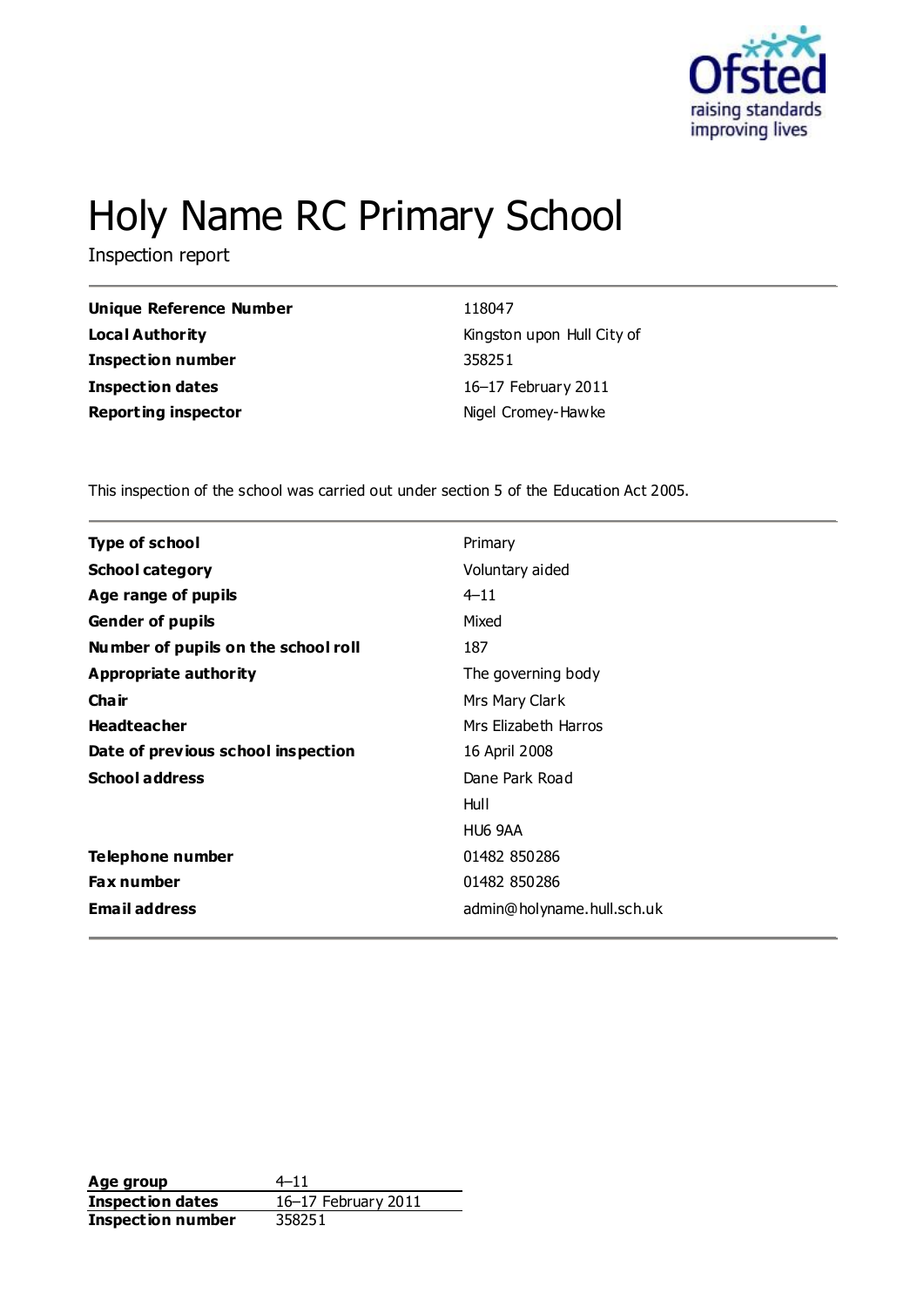The Office for Standards in Education, Children's Services and Skills (Ofsted) regulates and inspects to achieve excellence in the care of children and young people, and in education and skills for learners of all ages. It regulates and inspects childcare and children's social care, and inspects the Children and Family Court Advisory Support Service (Cafcass), schools, colleges, initial teacher training, work-based learning and skills training, adult and community learning, and education and training in prisons and other secure establishments. It assesses council children's services, and inspects services for looked after children, safeguarding and child protection.

Further copies of this report are obtainable from the school. Under the Education Act 2005, the school must provide a copy of this report free of charge to certain categories of people. A charge not exceeding the full cost of reproduction may be made for any other copies supplied.

If you would like a copy of this document in a different format, such as large print or Braille, please telephone 0300 123 4234, or email **[enquiries@ofsted.gov.uk](mailto:enquiries@ofsted.gov.uk)**.

You may copy all or parts of this document for non-commercial educational purposes, as long as you give details of the source and date of publication and do not alter the documentation in any way.

To receive regular email alerts about new publications, including survey reports and school inspection reports, please visit our website and go to 'Subscribe'.

Royal Exchange Buildings St Ann's Square Manchester M2 7LA T: 0300 123 4234 Textphone: 0161 618 8524 E: **[enquiries@ofsted.gov.uk](mailto:enquiries@ofsted.gov.uk)**

W: **[www.ofsted.gov.uk](http://www.ofsted.gov.uk/)**

© Crown copyright 2011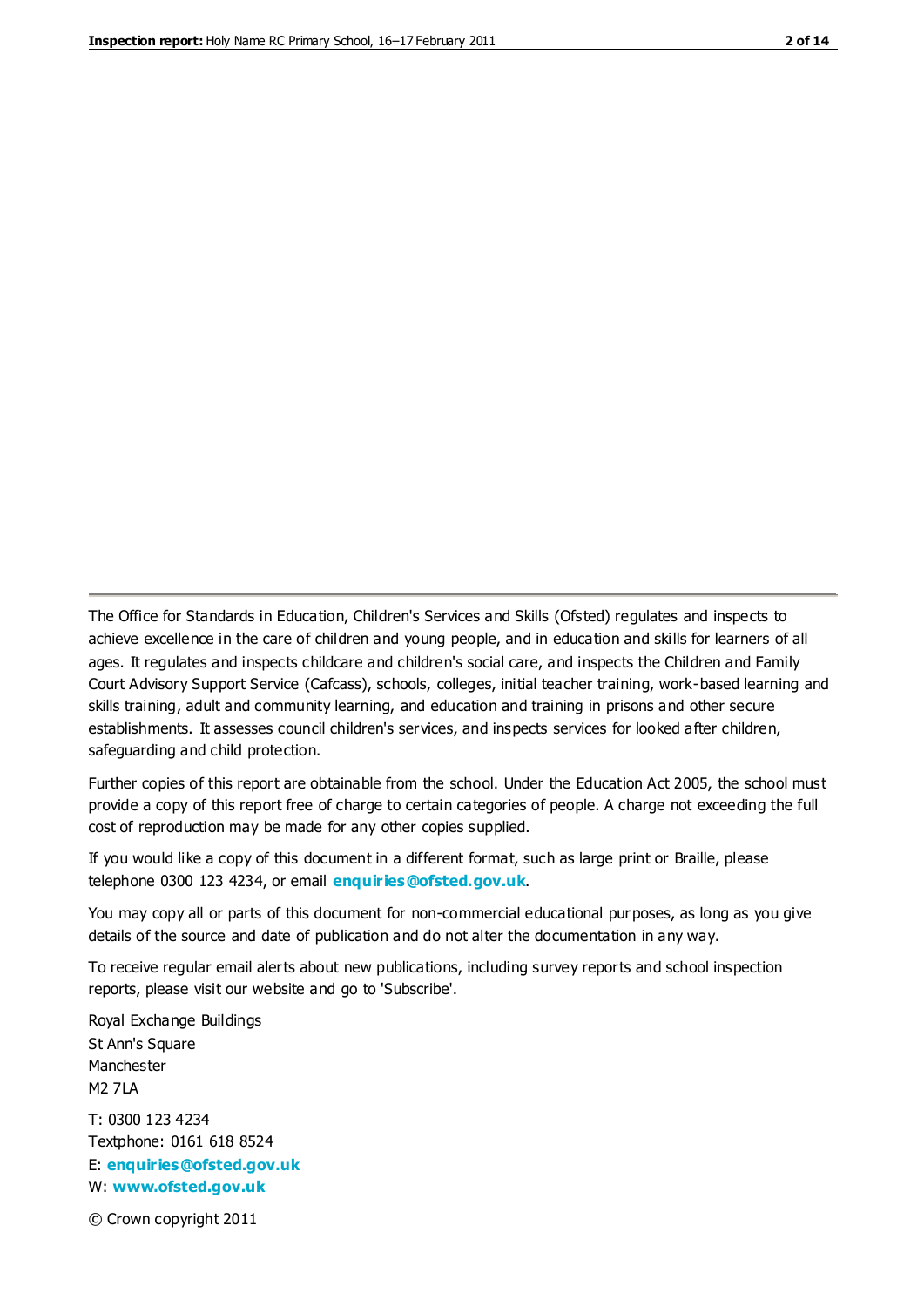# **Introduction**

This inspection was carried out by three additional inspectors. The inspectors observed teaching and learning in 12 lessons, observing seven teachers and seven classes. They also held meetings with members of the governing body, staff and groups of pupils. They observed the school's work and looked at a wide range of documentation, including development planning, pupils' work, safeguarding arrangements, self-evaluation records, policies and performance data. Questionnaires from 53 parents and carers, 89 pupils and 22 staff were scrutinised.

The inspection team reviewed many aspects of the school's work. It looked in detail at the following

- what the school is doing to raise attainment and achievement across the school
- how challenging teaching is, especially for more-able pupils
- how well informed, cohesive and focused staff are in driving improvement forward under the new leadership of the school.

# **Information about the school**

The very large majority of pupils in this smaller–than-average primary school are White British. Very few speak English as an additional language. The proportion of pupils with special educational needs and/or disabilities is above average, as is the number of pupils with a statement of special educational needs. There are six pupils in local authority care. The number of pupils known to be eligible for a free school meal is well above average. The school has Healthy School status and the Activemark award. The school operates its own breakfast club. The headteacher has been in post since September 2010.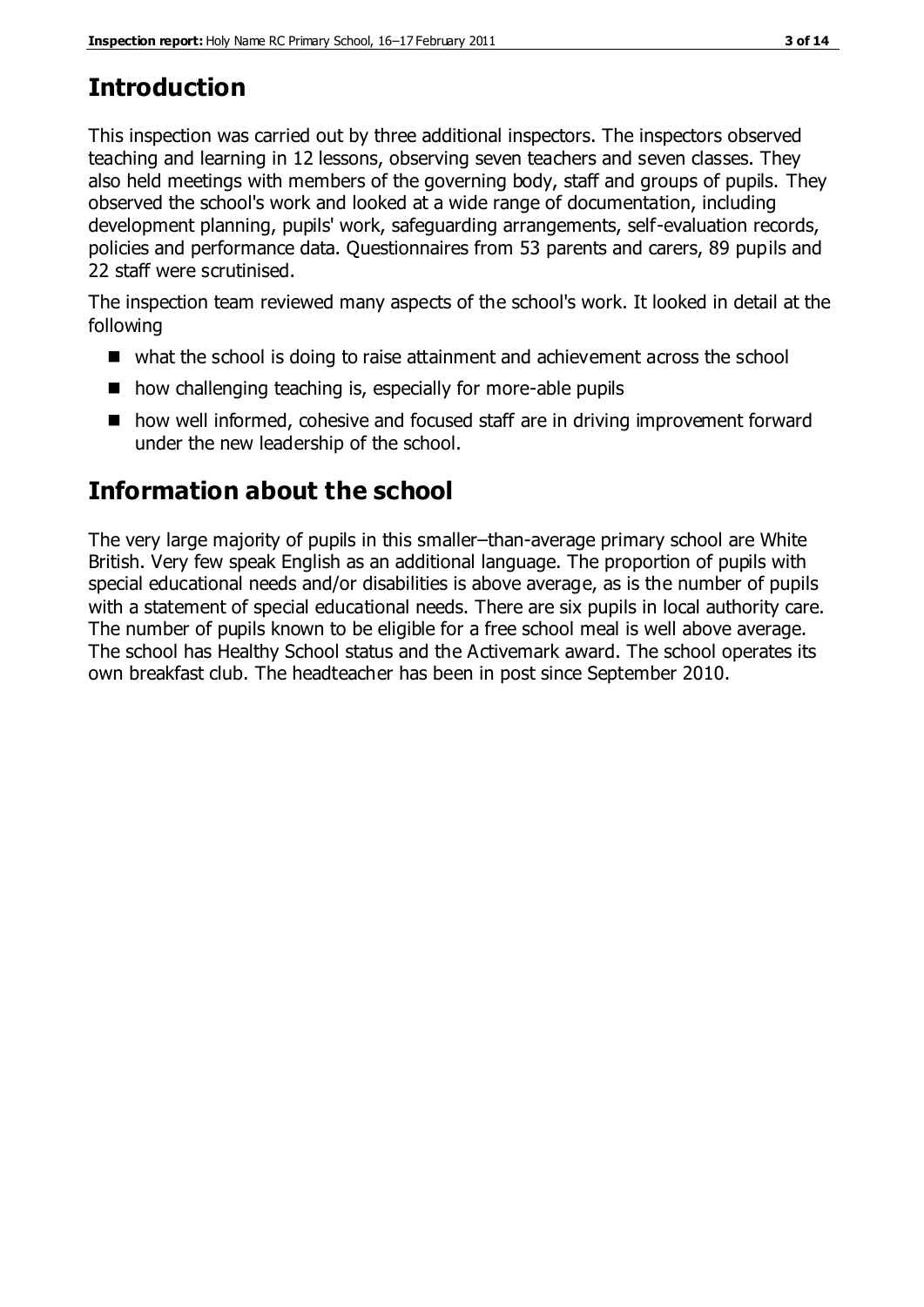**Inspection grades: 1 is outstanding, 2 is good, 3 is satisfactory, and 4 is inadequate** Please turn to the glossary for a description of the grades and inspection terms

# **Inspection judgements**

| Overall effectiveness: how good is the school?  | 3 |  |
|-------------------------------------------------|---|--|
| The school's capacity for sustained improvement | 3 |  |

## **Main findings**

This is a satisfactory school. It has some good features. The vast majority of parents and carers who returned the inspection survey are highly supportive of its work.

The recently appointed headteacher, together with the staff and the governing body, are driving improvement forward rapidly. The majority of children enter the Reception Year with skills levels that are below those typical for their age and make satisfactory progress. Pupils also make satisfactory progress in Key Stages 1 and 2, including those with special educational needs and/or disabilities. Pupils' attainment on leaving the school has risen from low levels in the past to broadly average now, although some weaknesses remain in pupils' writing skills. This limits their ability to communicate their learning effectively. The number of higher grades gained is also below average. Learning and teaching are satisfactory, largely because lessons lack the consistent challenge needed to ensure good progress. Some teaching is good and a programme of support and focus is bringing about improvements throughout the school. However, in some lessons, there is still insufficient challenge for the more-able and pupils' speaking and listening skills are underdeveloped. The satisfactory curriculum is being updated rapidly and already has strengths in the arts, sport and provision of extra-curricular activities, which support pupils' health and personal development well. As a result, pupils' awareness of healthy living is good. The care, guidance and support provided by the school are satisfactory overall, with strengths in pastoral support for many pupils, but some new ways of working not yet proven.

Pupils enjoy their time in school; their attendance is average but improving and behaviour satisfactory. Opportunities for pupils to take responsibility within the school and community are satisfactory, but growing. Pupils' spiritual, moral, social and cultural development is satisfactory, with their understanding of the wider world limited. Community cohesion is also satisfactory, with pupils' contact with other cultures and societies under-developed. As a result, the preparation for the next stage of their learning is satisfactory. Safeguarding arrangements are good. The school has a clear understanding of its strengths and weaknesses through its self-evaluation practices, helped by local authority support, but the monitoring role of subject leaders is still in development. Consequently, the school's capacity for sustained improvement is satisfactory.

Up to 40% of the schools whose overall effectiveness is judged satisfactory may receive a monitoring visit by an Ofsted inspector before their next section 5 inspection.

## **What does the school need to do to improve further?**

Improve attainment and achievement by ensuring that the quality of learning and progress is good or better in all lessons by;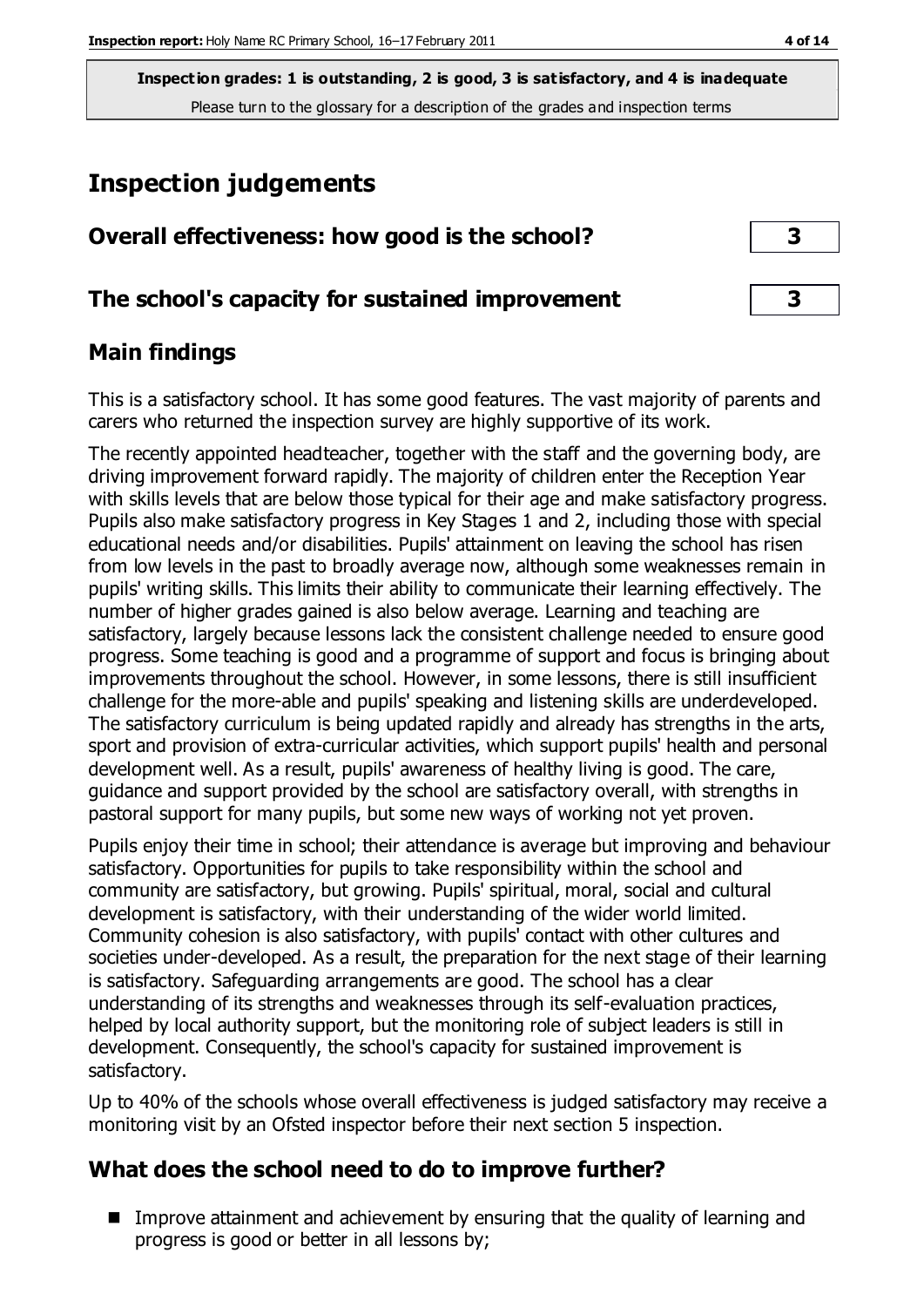**Inspection grades: 1 is outstanding, 2 is good, 3 is satisfactory, and 4 is inadequate** Please turn to the glossary for a description of the grades and inspection terms

- providing sufficient challenge for the more-able learners
- developing pupils' speaking and listening skills, so that they are able to learn more effectively from adults and each other in lessons
- developing pupils' writing skills further so that they can communicate their learning more effectively.
- Develop pupils' understanding of and contact with the diversity of the modern world.
- Develop the monitoring role of subject leaders more fully so that they have a clearer understanding of the ongoing progress of groups of pupils and they are better able to evaluate the impact of their improvement actions.

#### **Outcomes for individuals and groups of pupils 3**

In lessons, most pupils acquire knowledge, develop understanding and learn and practise their skills in a satisfactory way. They are keen to succeed, mostly apply themselves well in lessons, work at a good pace and enjoy themselves when provided with appropriate tasks and guidance. The school is accurate in its self-evaluation that achievement is satisfactory across the school. Pupils' attainment on leaving Year 6 has, in the past, been consistently low. A programme of intensive support and challenge, led by the local authority, has been put in place. Attainment on leaving the school has risen rapidly to broadly average over the last two years, as new ways of working have begun to have an impact. Past weaknesses in the quality of teaching are being overcome and a wide range of support programmes, such as Every Child a Reader, are helping to develop pupils' literacy skills. Attainment within the majority of current classes is getting close to average levels. Areas of weakness remain within writing in some year groups. This is because of variations in the quality of teaching and the legacy of past underachievement. The proportion of pupils gaining the higher grades also remains below average. However, inspection evidence and school data show that the majority of pupils make at least satisfactory progress from their starting points. The progress of pupils with special educational needs and/or disabilities, pupils in local authority care and those whose first language is not English also make satisfactory progress, as a result of the additional support they receive.

Pupils say they value the improvements brought about in behaviour recently. Behaviour is often good in lessons, but satisfactory overall, as pupils do not always show consideration for each other in the playground. Pupils say they usually feel safe in school and parents and carers agree with this. The school places a high priority on developing pupils' understanding of healthy living and pupils' awareness of this is good, reflecting the school's awards. Many attend the breakfast club and get a good start to their day in school. Pupils take some responsibility for the everyday running of the school; the school and eco-council members are enthusiastic, although largely adult-led. Community involvement is growing. Pupils' spiritual, moral, social and cultural development is satisfactory, helped by the strong catholic ethos of the school. Pupils' awareness of the diversity of the modern world and their wider cultural understanding is underdeveloped, but improving. Previous low attendance has also been improved. Given their levels of basic skills, pupils are prepared in a satisfactory way for the next stage in their education.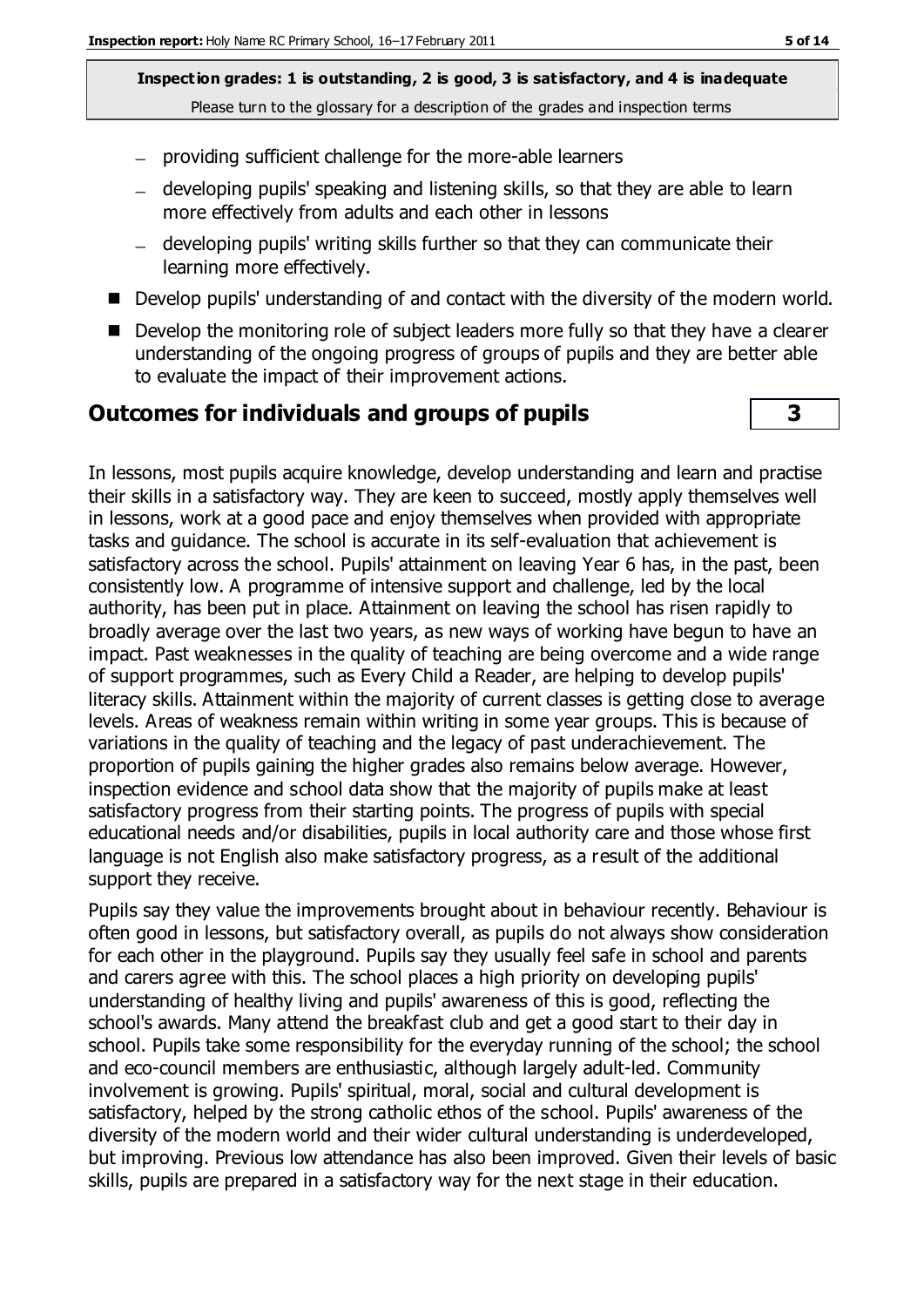**Inspection grades: 1 is outstanding, 2 is good, 3 is satisfactory, and 4 is inadequate**

Please turn to the glossary for a description of the grades and inspection terms

These are the grades for pupils' outcomes

| Pupils' achievement and the extent to which they enjoy their learning                                                     | 3                       |
|---------------------------------------------------------------------------------------------------------------------------|-------------------------|
| Taking into account:<br>Pupils' attainment <sup>1</sup>                                                                   | 3                       |
| The quality of pupils' learning and their progress                                                                        | 3                       |
| The quality of learning for pupils with special educational needs and/or disabilities<br>and their progress               | 3                       |
| The extent to which pupils feel safe                                                                                      | 3                       |
| Pupils' behaviour                                                                                                         | 3                       |
| The extent to which pupils adopt healthy lifestyles                                                                       | $\overline{\mathbf{2}}$ |
| The extent to which pupils contribute to the school and wider community                                                   | 3                       |
| The extent to which pupils develop workplace and other skills that will contribute to<br>their future economic well-being | 3                       |
| Taking into account:<br>Pupils' attendance <sup>1</sup>                                                                   | 3                       |
| The extent of pupils' spiritual, moral, social and cultural development                                                   | 3                       |

<sup>1</sup> The grades for attainment and attendance are: 1 is high; 2 is above average; 3 is broadly average; and 4 is low

## **How effective is the provision?**

Teaching is satisfactory across the school. There is a small amount that is good. In the better lessons, good planning ensures that varied activities are provided that meet the needs of pupils and good pace and challenge from the teacher stimulate their interest. The school has developed good assessment practices recently and in the good lessons the results of this clearly inform teaching and help the many assistants provide appropriate support sessions. The majority of lessons lack this rigour. Activities are not as well matched to the needs of the more-able pupils particularly, so they are not challenged in their learning. Pupils' speaking and listening skills are also underdeveloped in these lessons and, as a result, they do not learn as effectively as they could from each other or from adults in the classroom. The use of individual learning targets has been introduced recently and is beginning to help pupils to move on to the next stage in their learning.

The curriculum is, currently, under review. There has been a major drive to improve literacy and numeracy that is beginning to impact upon all areas of pupils' learning. A good range of local visits is broadening pupils' experiences and is leading to practical follow-up activities within lessons. However, pupils' understanding of the wider world is otherwise limited. Provision for information and communication technology is satisfactory, but there are plans for a major development in this area. Music and sport are strengths within the curriculum, with visiting specialists provided through the school's partnership working.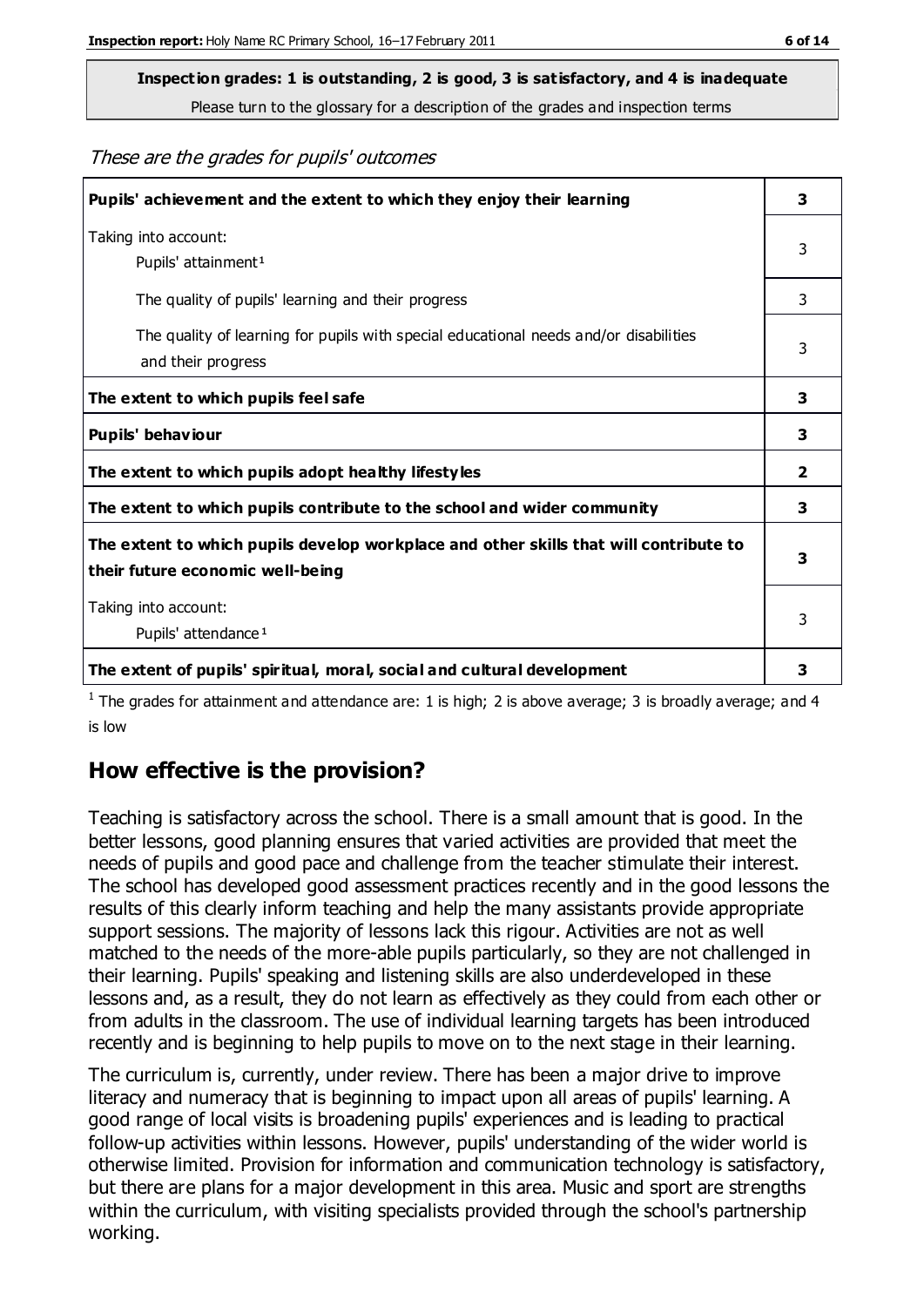#### **Inspection grades: 1 is outstanding, 2 is good, 3 is satisfactory, and 4 is inadequate** Please turn to the glossary for a description of the grades and inspection terms

The care, guidance and support provided by the school are satisfactory. The levels of pastoral care are good and the school works well with outside agencies to help ensure that potentially vulnerable pupils' needs are met well. Systems for managing behaviour have been revised recently, but the school recognises that it still has work to do in improving behaviour outside lessons. Steps taken to improve attendance are now beginning to have an impact and persistent absence, in particular, has been reduced significantly. The school has appointed a special educational needs coordinator recently, who is helping establish new practices to support pupils' learning but the impact of these has yet to be proven. The school has good procedures for supporting pupils when they join and leave the school.

| The quality of teaching                                                                                    |  |
|------------------------------------------------------------------------------------------------------------|--|
| Taking into account:<br>The use of assessment to support learning                                          |  |
| The extent to which the curriculum meets pupils' needs, including, where relevant,<br>through partnerships |  |
| The effectiveness of care, guidance and support                                                            |  |

#### These are the grades for the quality of provision

## **How effective are leadership and management?**

The headteacher is leading the intensive support programme with energy and skill and bringing about greater consistency in the quality of teaching and learning and raising expectations. This vision is shared by the staff and the governing body. New systems for assessing and tracking pupils' attainment and progress have been introduced. However, this information is not yet used to full effect by all teachers to shape their lessons. The leadership and management of subjects are currently satisfactory, with their monitoring of pupils' progress and the quality of provision in their areas underdeveloped. This limits their ability to effectively evaluate the impact of their improvement actions. Nevertheless, the school knows its strengths and weaknesses well and its self-evaluation is broadly accurate.

Safeguarding practices are good, with good practice in particular in staff vetting and checking procedures and site security. The promotion of equal opportunities is satisfactory, reflecting the variability in the quality of teaching, but gaps in pupils' performance are being reduced. Discrimination is extremely rare and when encountered is dealt with well. Engagement with parents and carers is satisfactory, but being developed well. Community cohesion is satisfactory. The school is becoming increasingly effective in working with the local community and has a link with a different type of school across the city. The school recognises, though, that pupils' contact with the wider world is underdeveloped. The governing body knows the strengths and areas for development in the school and is increasingly supporting and challenging its drive for improvement.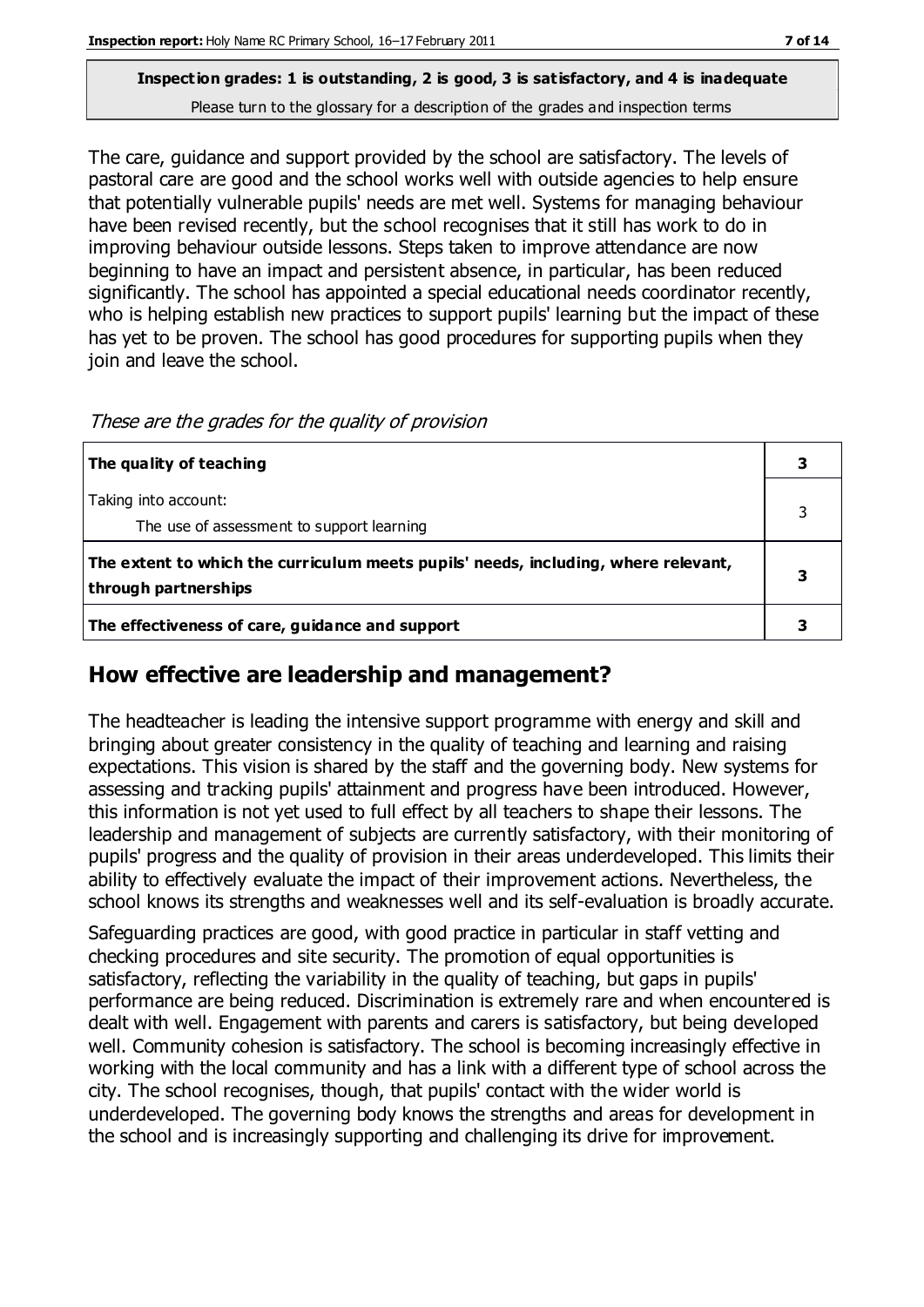**Inspection grades: 1 is outstanding, 2 is good, 3 is satisfactory, and 4 is inadequate**

Please turn to the glossary for a description of the grades and inspection terms

|  |  |  |  |  | These are the grades for leadership and management |
|--|--|--|--|--|----------------------------------------------------|
|--|--|--|--|--|----------------------------------------------------|

| The effectiveness of leadership and management in embedding ambition and driving<br>improvement                                                                  | 3              |
|------------------------------------------------------------------------------------------------------------------------------------------------------------------|----------------|
| Taking into account:<br>The leadership and management of teaching and learning                                                                                   | 3              |
| The effectiveness of the governing body in challenging and supporting the<br>school so that weaknesses are tackled decisively and statutory responsibilities met | 3              |
| The effectiveness of the school's engagement with parents and carers                                                                                             | 3              |
| The effectiveness of partnerships in promoting learning and well-being                                                                                           | 3              |
| The effectiveness with which the school promotes equality of opportunity and tackles<br>discrimination                                                           | 3              |
| The effectiveness of safeguarding procedures                                                                                                                     | $\overline{2}$ |
| The effectiveness with which the school promotes community cohesion                                                                                              | 3              |
| The effectiveness with which the school deploys resources to achieve value for money                                                                             | 3              |

#### **Early Years Foundation Stage**

Good induction arrangements ensure that children and their parents and carers receive a warm welcome in the school. Children settle happily into the safe and secure environment of the Early Years Foundation Stage setting. Children enter the Reception class with basic skills that are below those typical for their age and sometimes well below in certain aspects of number and language. They make satisfactory progress in their learning overall and good progress in their reading and in their personal development. This is reflected in their good behaviour and their ability to play and work together well. Teachers are well aware of children's interests and assess regularly the progress they make in their learning. They communicate this information well to parents and carers. Welfare provision and care are good. Teaching is satisfactory, being hampered by the limited classroom space. There has been some upgrading of the outdoor learning area since the last inspection and this is now adequately resourced, but not used as often as it could be. There is a satisfactory balance of activities that children choose for themselves and those that are teacherdirected. Support for potentially vulnerable children is good, but extension activities for the more-able are less effective. Leadership and management are satisfactory, with appropriate plans in place for bringing about further improvement.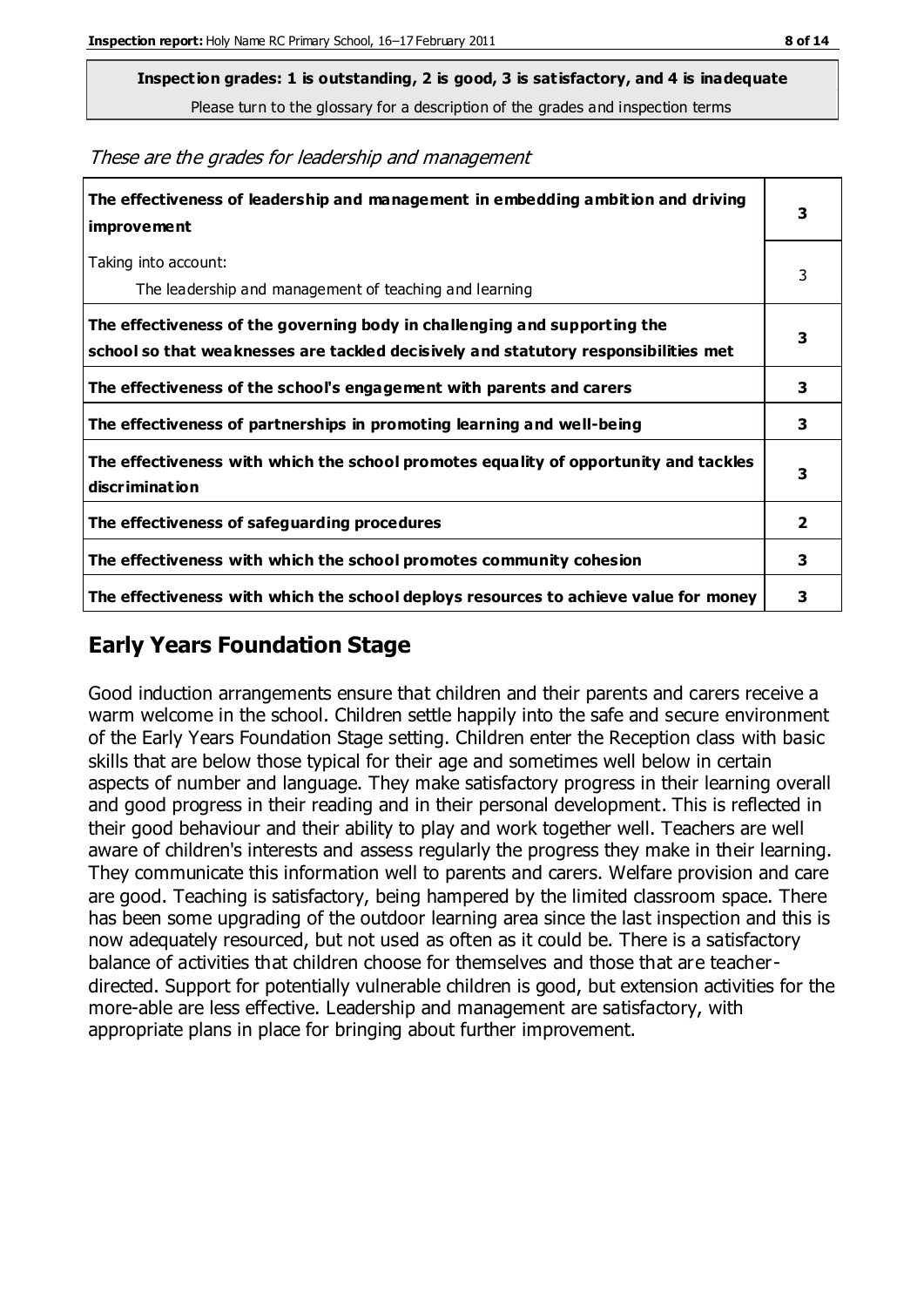**Inspection grades: 1 is outstanding, 2 is good, 3 is satisfactory, and 4 is inadequate**

Please turn to the glossary for a description of the grades and inspection terms

These are the grades for the Early Years Foundation Stage

| <b>Overall effectiveness of the Early Years Foundation Stage</b>                      | 3 |
|---------------------------------------------------------------------------------------|---|
| Taking into account:<br>Outcomes for children in the Early Years Foundation Stage     |   |
| The quality of provision in the Early Years Foundation Stage                          |   |
| The effectiveness of leadership and management of the Early Years Foundation<br>Stage |   |

## **Views of parents and carers**

The vast majority of parents and carers who returned the questionnaires are very happy with almost all aspects of the school's work. They consider it provides a safe and caring environment for their children and that it is well led and managed. A few parents and carers expressed concerns about how effectively the school deals with unacceptable behaviour. Inspection evidence indicates that the school's practice in this respect is satisfactory.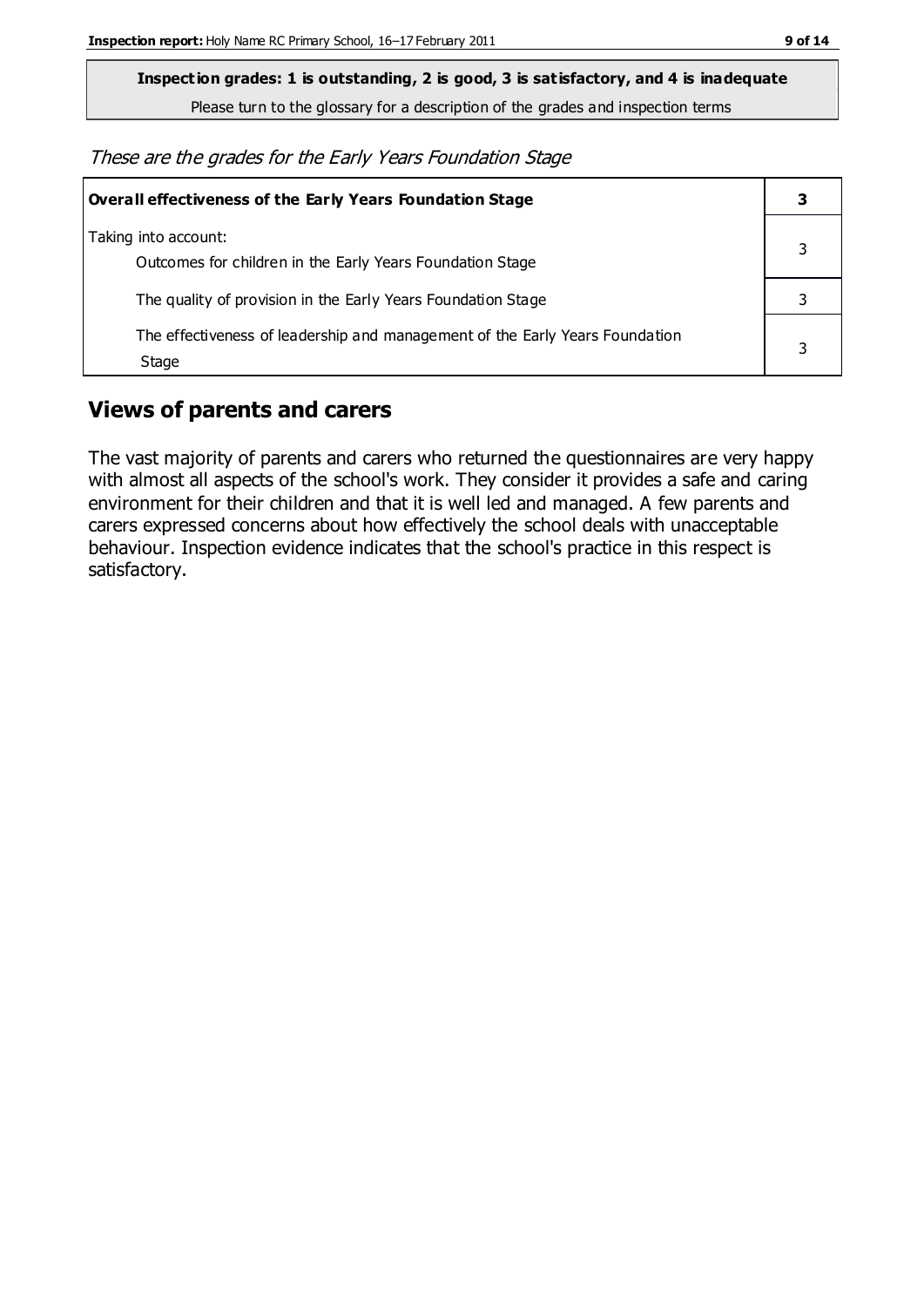#### **Responses from parents and carers to Ofsted's questionnaire**

Ofsted invited all the registered parents and carers of pupils registered at Holy Name RC Primary School to complete a questionnaire about their views of the school.

In the questionnaire, parents and carers were asked to record how strongly they agreed with 13 statements about the school.

The inspection team received 53 completed questionnaires by the end of the on-site inspection. In total, there are 187 pupils registered at the school.

| <b>Statements</b>                                                                                                                                                                                                                                       | <b>Strongly</b> | agree         |              | Agree         |                | <b>Disagree</b> | <b>Strongly</b> | disagree       |
|---------------------------------------------------------------------------------------------------------------------------------------------------------------------------------------------------------------------------------------------------------|-----------------|---------------|--------------|---------------|----------------|-----------------|-----------------|----------------|
|                                                                                                                                                                                                                                                         | <b>Total</b>    | $\frac{1}{2}$ | <b>Total</b> | $\frac{1}{2}$ | <b>Total</b>   | $\frac{0}{0}$   | <b>Total</b>    | $\frac{0}{0}$  |
| My child enjoys school                                                                                                                                                                                                                                  | 24              | 45            | 28           | 53            | 0              | $\mathbf 0$     | $\mathbf 0$     | $\mathbf 0$    |
| The school keeps my child<br>safe                                                                                                                                                                                                                       | 30              | 57            | 23           | 43            | 0              | $\mathbf 0$     | $\mathbf 0$     | $\mathbf 0$    |
| My school informs me about<br>my child's progress                                                                                                                                                                                                       | 17              | 32            | 32           | 60            | 4              | 8               | $\mathbf 0$     | $\mathbf 0$    |
| My child is making enough<br>progress at this school                                                                                                                                                                                                    | 23              | 43            | 29           | 55            | 0              | $\mathbf 0$     | $\mathbf 0$     | $\mathbf 0$    |
| The teaching is good at this<br>school                                                                                                                                                                                                                  | 20              | 38            | 30           | 57            | 0              | $\mathbf 0$     | $\mathbf 0$     | $\mathbf 0$    |
| The school helps me to<br>support my child's learning                                                                                                                                                                                                   | 15              | 28            | 33           | 62            | 4              | 8               | $\mathbf{1}$    | $\overline{2}$ |
| The school helps my child to<br>have a healthy lifestyle                                                                                                                                                                                                | 18              | 34            | 31           | 58            | 3              | 6               | $\mathbf 0$     | $\mathbf 0$    |
| The school makes sure that<br>my child is well prepared for<br>the future (for example<br>changing year group,<br>changing school, and for<br>children who are finishing<br>school, entering further or<br>higher education, or entering<br>employment) | 15              | 28            | 35           | 66            | $\mathbf{1}$   | $\overline{2}$  | $\mathbf 0$     | $\mathbf 0$    |
| The school meets my child's<br>particular needs                                                                                                                                                                                                         | 19              | 36            | 31           | 58            | 3              | 6               | $\mathbf 0$     | $\mathbf 0$    |
| The school deals effectively<br>with unacceptable behaviour                                                                                                                                                                                             | 17              | 32            | 27           | 51            | $\overline{7}$ | 13              | $\mathbf 0$     | $\mathbf 0$    |
| The school takes account of<br>my suggestions and concerns                                                                                                                                                                                              | 13              | 25            | 32           | 60            | 5              | 9               | 1               | $\overline{2}$ |
| The school is led and<br>managed effectively                                                                                                                                                                                                            | 15              | 28            | 36           | 68            | $\mathbf{1}$   | $\overline{2}$  | $\mathbf 0$     | $\mathbf 0$    |
| Overall, I am happy with my<br>child's experience at this<br>school                                                                                                                                                                                     | 22              | 42            | 31           | 58            | $\pmb{0}$      | $\mathbf 0$     | $\mathbf 0$     | $\pmb{0}$      |

The table above summarises the responses that parents and carers made to each statement. The percentages indicate the proportion of parents and carers giving that response out of the total number of completed questionnaires. Where one or more parents and carers chose not to answer a particular question, the percentages will not add up to 100%.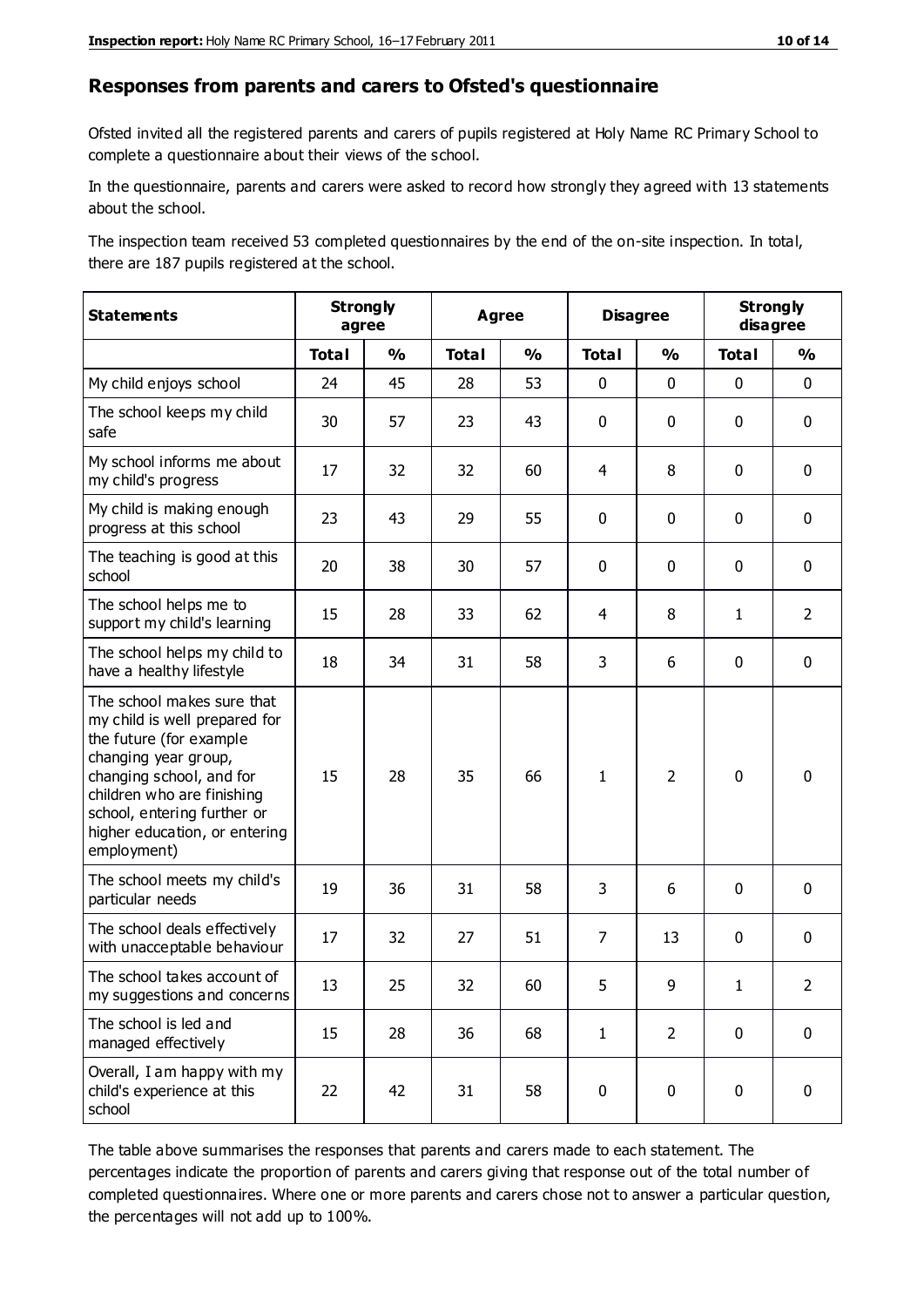## **Glossary**

| Grade   | <b>Judgement</b> | <b>Description</b>                                                                                                                                                                                                            |
|---------|------------------|-------------------------------------------------------------------------------------------------------------------------------------------------------------------------------------------------------------------------------|
| Grade 1 | Outstanding      | These features are highly effective. An outstanding school<br>provides exceptionally well for all its pupils' needs.                                                                                                          |
| Grade 2 | Good             | These are very positive features of a school. A school that<br>is good is serving its pupils well.                                                                                                                            |
| Grade 3 | Satisfactory     | These features are of reasonable quality. A satisfactory<br>school is providing adequately for its pupils.                                                                                                                    |
| Grade 4 | Inadequate       | These features are not of an acceptable standard. An<br>inadequate school needs to make significant improvement<br>in order to meet the needs of its pupils. Ofsted inspectors<br>will make further visits until it improves. |

#### **What inspection judgements mean**

#### **Overall effectiveness of schools**

|                       | Overall effectiveness judgement (percentage of schools) |      |                     |                   |
|-----------------------|---------------------------------------------------------|------|---------------------|-------------------|
| <b>Type of school</b> | <b>Outstanding</b>                                      | Good | <b>Satisfactory</b> | <b>Inadequate</b> |
| Nursery schools       | 59                                                      | 35   | 3                   | 3                 |
| Primary schools       | 9                                                       | 44   | 39                  | 7                 |
| Secondary schools     | 13                                                      | 36   | 41                  | 11                |
| Sixth forms           | 15                                                      | 39   | 43                  | 3                 |
| Special schools       | 35                                                      | 43   | 17                  | 5                 |
| Pupil referral units  | 21                                                      | 42   | 29                  | 9                 |
| All schools           | 13                                                      | 43   | 37                  | 8                 |

New school inspection arrangements were introduced on 1 September 2009. This means that inspectors now make some additional judgements that were not made previously.

The data in the table above are for the period 1 September 2009 to 31 August 2010 and are consistent with the latest published official statistics about maintained school inspec tion outcomes (see **[www.ofsted.gov.uk](http://www.ofsted.gov.uk/)**).

The sample of schools inspected during 2009/10 was not representative of all schools nationally, as weaker schools are inspected more frequently than good or outstanding schools.

Percentages are rounded and do not always add exactly to 100.

Sixth form figures reflect the judgements made for the overall effectiveness of the sixth form in secondary schools, special schools and pupil referral units.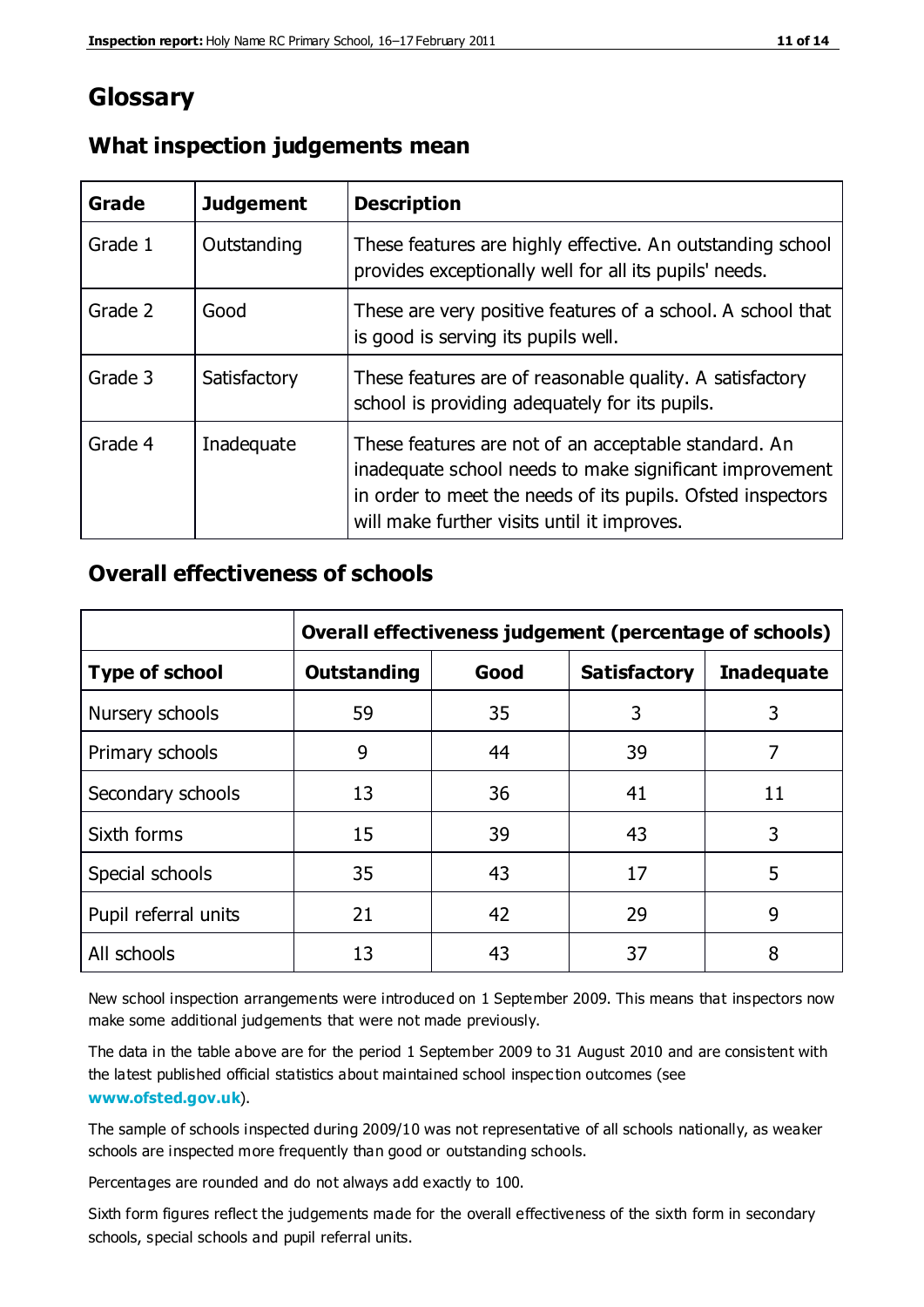# **Common terminology used by inspectors**

| Achievement:               | the progress and success of a pupil in their learning,<br>development or training.                                                                                                                                                          |
|----------------------------|---------------------------------------------------------------------------------------------------------------------------------------------------------------------------------------------------------------------------------------------|
| Attainment:                | the standard of the pupils' work shown by test and<br>examination results and in lessons.                                                                                                                                                   |
| Capacity to improve:       | the proven ability of the school to continue<br>improving. Inspectors base this judgement on what<br>the school has accomplished so far and on the quality<br>of its systems to maintain improvement.                                       |
| Leadership and management: | the contribution of all the staff with responsibilities,<br>not just the headteacher, to identifying priorities,<br>directing and motivating staff and running the school.                                                                  |
| Learning:                  | how well pupils acquire knowledge, develop their<br>understanding, learn and practise skills and are<br>developing their competence as learners.                                                                                            |
| Overall effectiveness:     | inspectors form a judgement on a school's overall<br>effectiveness based on the findings from their<br>inspection of the school. The following judgements,<br>in particular, influence what the overall effectiveness<br>judgement will be. |
|                            | The school's capacity for sustained<br>improvement.                                                                                                                                                                                         |
|                            | Outcomes for individuals and groups of pupils.                                                                                                                                                                                              |
|                            | The quality of teaching.                                                                                                                                                                                                                    |
|                            | The extent to which the curriculum meets<br>pupils' needs, including, where relevant,<br>through partnerships.                                                                                                                              |
|                            | The effectiveness of care, guidance and<br>support.                                                                                                                                                                                         |
| Progress:                  | the rate at which pupils are learning in lessons and<br>over longer periods of time. It is often measured by<br>comparing the pupils' attainment at the end of a key                                                                        |

stage with their attainment when they started.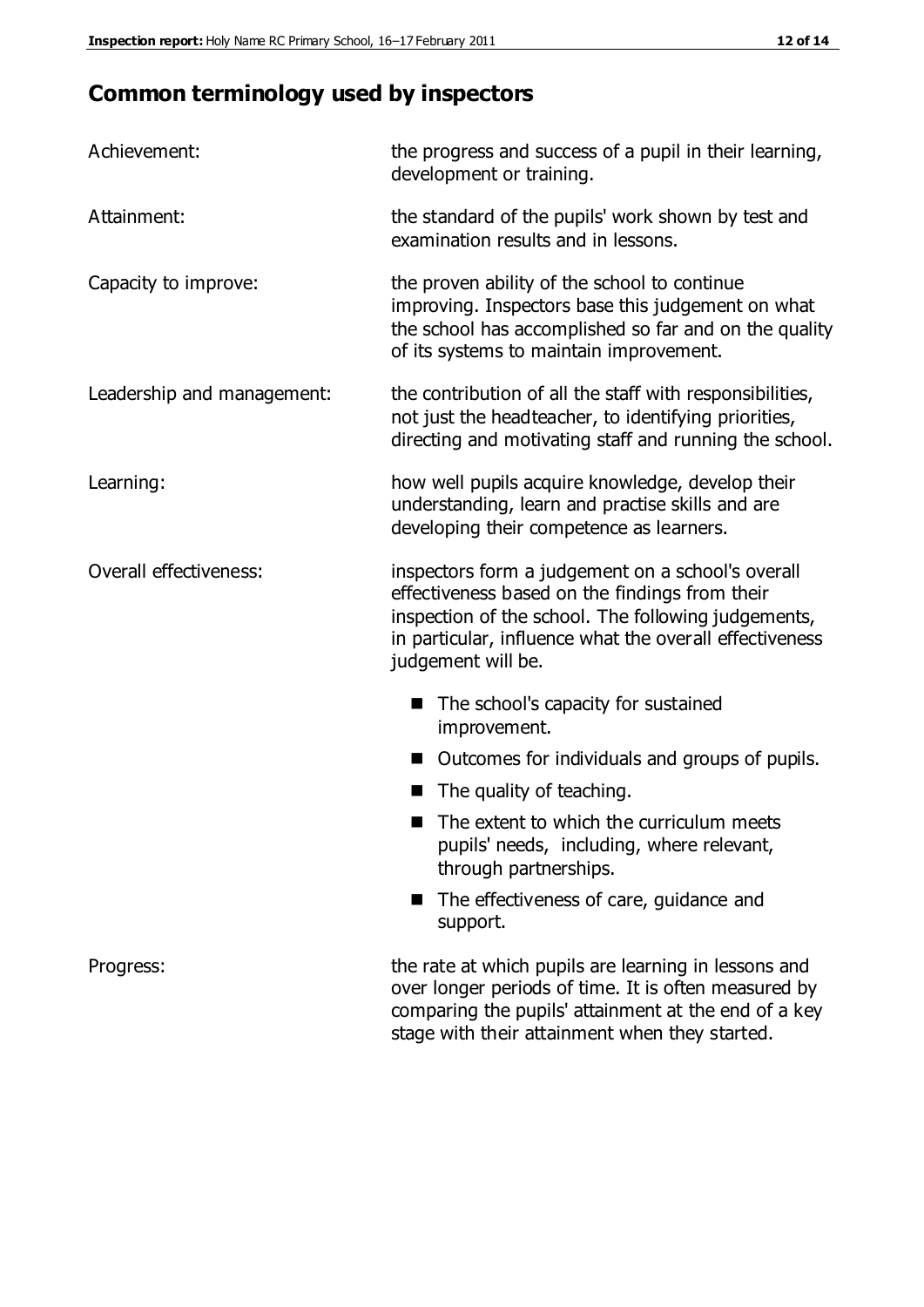#### **This letter is provided for the school, parents and carers to share with their children. It describes Ofsted's main findings from the inspection of their school.**

16 February 2010

#### Dear Pupils

#### **Inspection of Holy Name RC Primary School, Hull, HU6 9AA**

Thank you for the warm welcome you gave me and the team when we inspected your school recently. You were very friendly and polite and enthusiastic about what you do.

Holy Name is a satisfactory school. It is improving rapidly under the leadership of the headteacher, governing body and staff. You get a satisfactory start to your learning in the Reception class and make satisfactory progress as a result of the teaching, care and leadership and management there. Your progress within the rest of the school is varied, but is satisfactory overall. In the past, your attainment on leaving the school has been low, but recently this has risen to broadly average levels. Teaching is satisfactory overall, with some that is good. The range of subjects you take is satisfactory, but being developed well. Your behaviour is often good within lessons, but satisfactory overall because your behaviour in the playground is not always as good as it should be. Your attendance is average, but improving. Well done! You have a good sense of what it means to lead a healthy lifestyle, helped by the wide range of sporting and other activities provided by the school. We have asked the school to consider the following things that will help make it improve.

- Make sure that all your lessons are at least good.
- $\blacksquare$  Help you to understand the wider world and to increase your contact with it.
- Check what is going on in lessons and the progress you are making in your learning, so that leaders and managers have a clearer picture of the quality of teaching you receive and know how to improve it further.

You can help by telling your teachers how best you learn, and letting them know if you have any problems. I wish you the best for the future.

Yours sincerely,

Nigel Cromey-Hawke

Lead Inspector (on behalf of the inspection team)